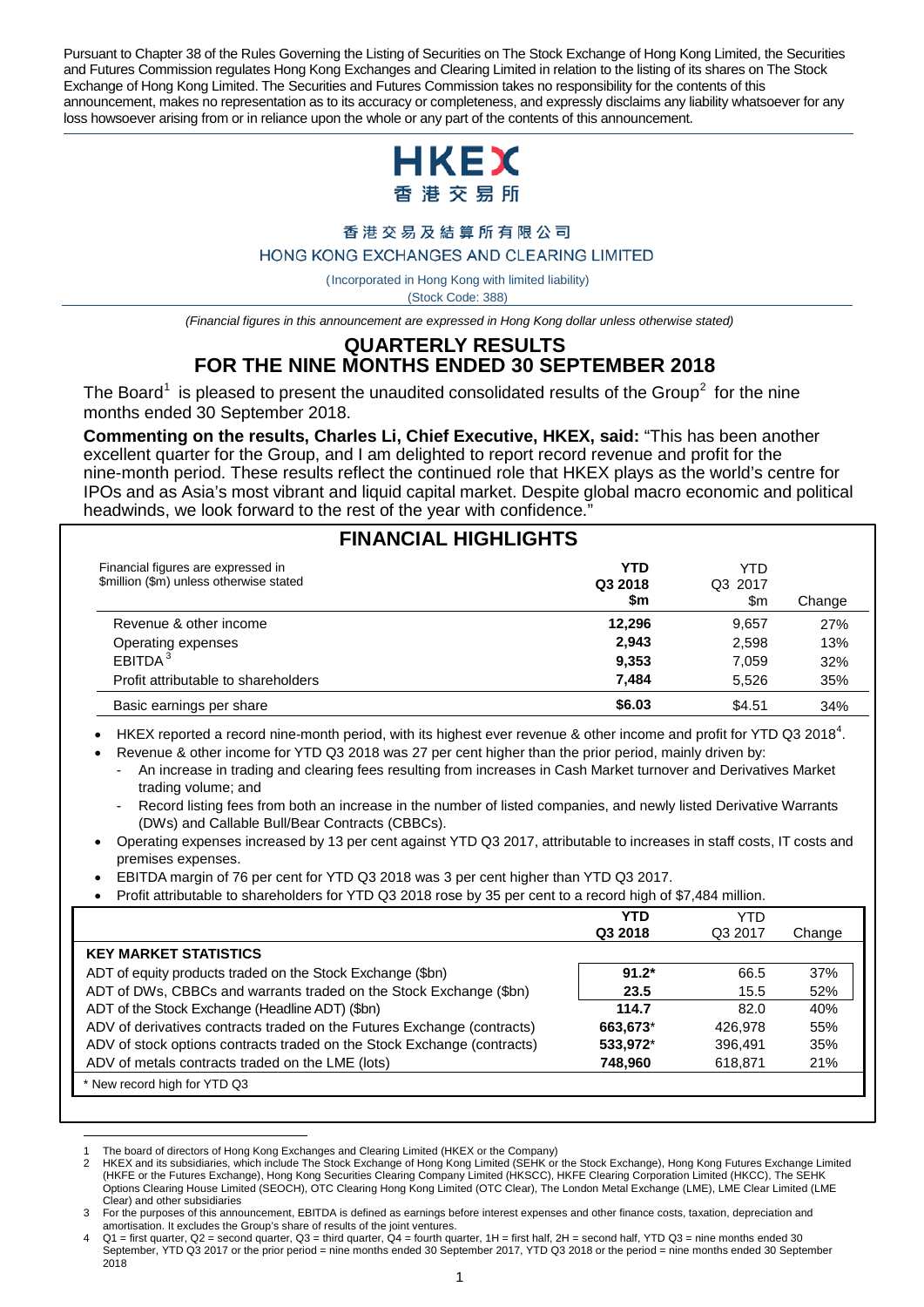# **BUSINESS REVIEW**



*Fig. 1 – Market activity and Group Revenue*[5](#page-1-0)

This has been a very positive quarter for the Group despite weakening market sentiment, amid increased uncertainties and concerns over the trade war between the United States of America and China, and the weakening economic outlook of China. Overall, revenue and other income for Q3 2018 was 1 per cent higher than Q2 2018. Increases in net investment income from Margin Funds, increases in fair value gains of collective investment schemes and higher Stock Exchange listing fees more than offset the drop in Cash Market trading and clearing revenue and the seasonal decrease in depository, custody and nominee services fees.

Cash Market headline ADT<sup>[6](#page-1-1)</sup> in Q3 2018 dropped to \$91.9 billion, 14 per cent below Q2 2018, and Northbound ADT dropped from its record quarterly high in Q2 2018 by 5 per cent to RMB19.4 billion despite the second round of MSCI Inc. (MSCI) inclusion of A shares. However, trading volumes on the Derivatives Market remained steady in Q3 2018, with ADV of derivatives contracts traded increasing by 1 per cent against Q2 2018.

For YTD Q3 2018, revenue and other income increased by 27 per cent compared with YTD Q3 2017 to a record high of \$12,296 million. This was driven by strong Cash Market headline ADT<sup>6</sup> and ADV in our Derivatives Market, and higher Stock Exchange listing fees arising from record high number of newly listed DWs and CBBCs and IPOs.

Operating expenses for YTD Q3 2018 increased by 13 per cent against the prior period. This primarily reflects an increase in staff costs due to increased headcount, annual payroll adjustments and higher variable pay accruals, higher premises expenses for new offices, and increased maintenance expenses for new IT systems and upgraded networks. In view of the current macro economic backdrop, the Group continues to maintain a prudent approach to cost management whilst investing in key strategic initiatives for future growth.

<sup>-</sup>5 Excludes net investment income and sundry income

<span id="page-1-1"></span><span id="page-1-0"></span><sup>6</sup> ADT of equity products, DWs, CBBCs and warrants traded on the Stock Exchange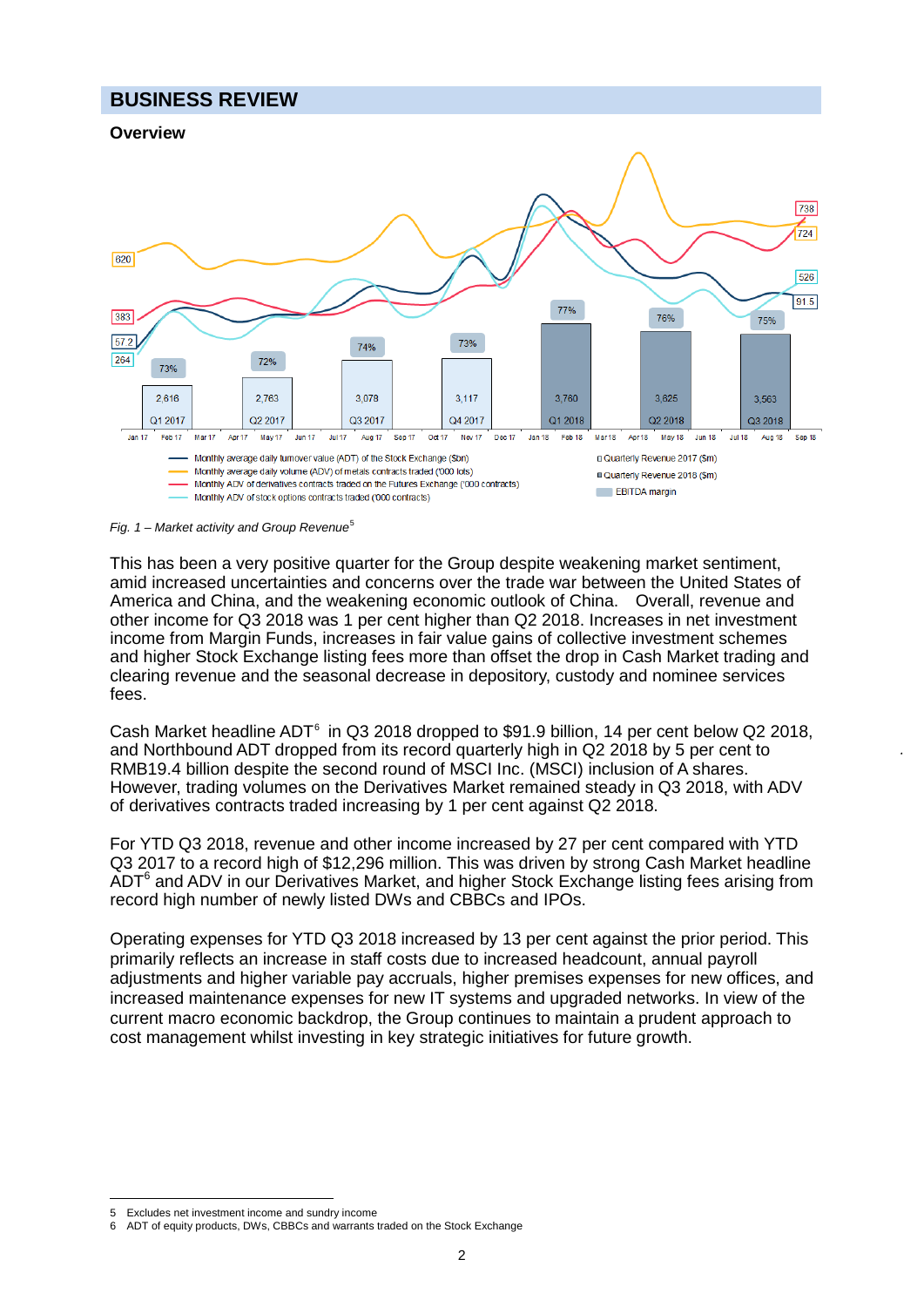| <b>Business Update and Analysis of Results by Operating Segment</b> |  |  |
|---------------------------------------------------------------------|--|--|
|---------------------------------------------------------------------|--|--|

|                                         | <b>YTD Q3 2018</b>                    |                      | <b>YTD Q3 2017</b>                    |                      |                                     | Change             |  |
|-----------------------------------------|---------------------------------------|----------------------|---------------------------------------|----------------------|-------------------------------------|--------------------|--|
|                                         | Revenue<br>and other<br>income<br>\$m | <b>EBITDA</b><br>\$m | Revenue<br>and other<br>income<br>\$m | <b>EBITDA</b><br>\$m | Revenue<br>and other<br>income<br>% | <b>EBITDA</b><br>℅ |  |
| Results by segment:                     |                                       |                      |                                       |                      |                                     |                    |  |
| Cash                                    | 3,033                                 | 2,609                | 2,403                                 | 1,975                | 26%                                 | 32%                |  |
| <b>Equity and Financial Derivatives</b> | 2,591                                 | 2.171                | 1,540                                 | 1,196                | 68%                                 | 82%                |  |
| Commodities                             | 1,077                                 | 559                  | 1,096                                 | 652                  | (2%)                                | (14%)              |  |
| Clearing                                | 4,741                                 | 4,136                | 3,578                                 | 2,991                | 33%                                 | 38%                |  |
| Platform and Infrastructure             | 507                                   | 382                  | 424                                   | 312                  | 20%                                 | 22%                |  |
| Corporate Items                         | 347                                   | (504)                | 616                                   | (67)                 | (44%)                               | 652%               |  |
|                                         | 12,296                                | 9,353                | 9,657                                 | 7,059                | 27%                                 | 32%                |  |

### **Cash Segment**

#### **Analysis of Results**

Trading fees increased by 42 per cent compared with YTD Q3 2017, ahead of the comparable 37 per cent growth in equity products ADT. This was primarily due to higher fees from new equities funds raised, increases in income from Stock Connect, and an improvement in product mix - with a drop in the proportion of ETF trades (of which approximately 50 per cent were conducted by market makers who are exempted for trading fees). Trading tariffs rose by 25 per cent, constrained by an increase in average transaction size.

Stock Exchange listing fees rose by \$80 million, attributable to a \$41 million increase in annual listing fees from a higher number of listed companies; and a \$38 million increase in initial listing fees due to both more newly listed companies and more forfeitures than YTD Q3 2017.



Operating expenses fell by 1 per cent due to cost savings associated with the conversion of the former HKEX trading hall into a multi-purpose function space - the HKEX Connect Hall. The related operating costs are now recorded under Corporate Items.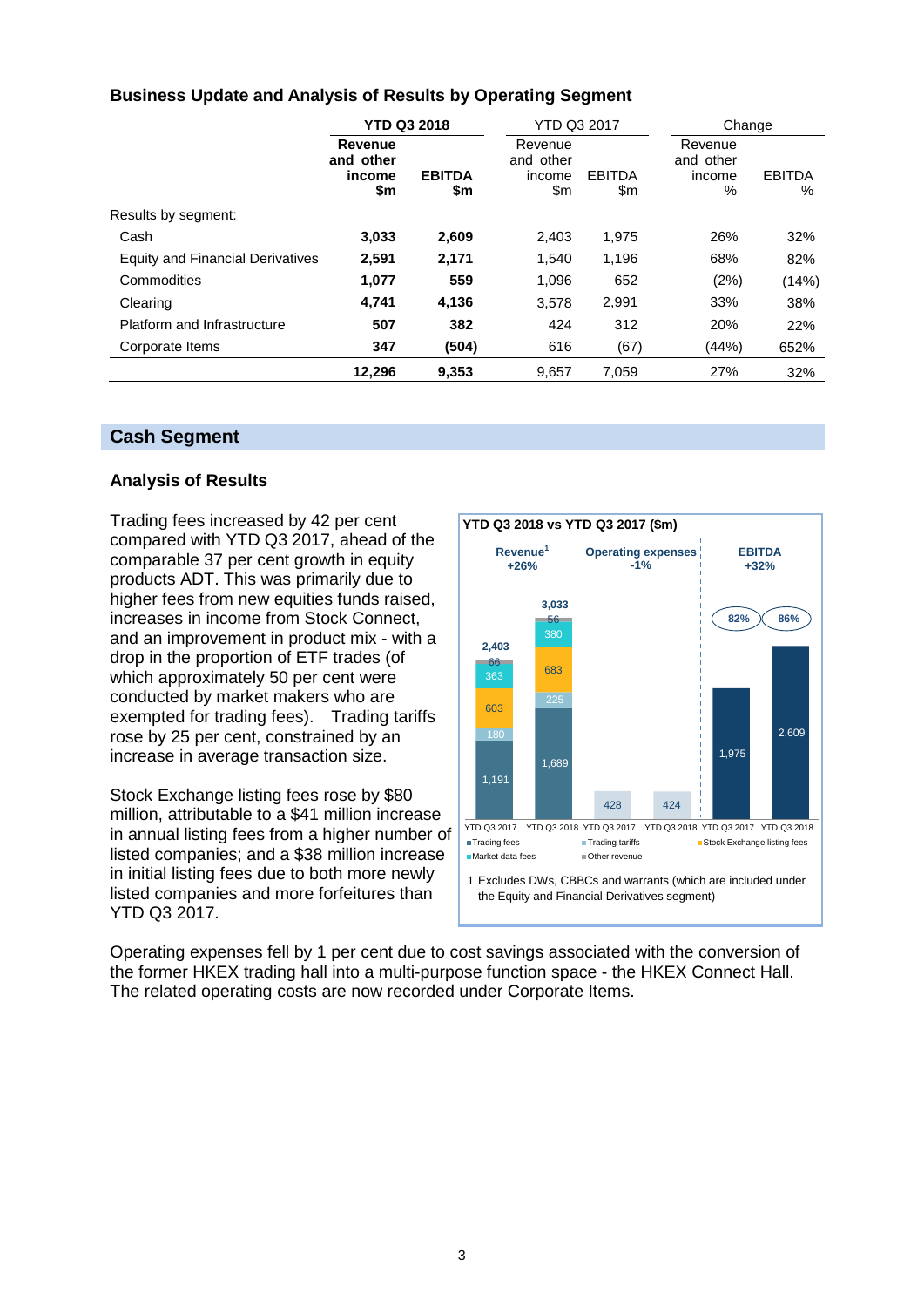#### **Business Update**

#### **Equities**

Market sentiment and level of trading activities in Q3 2018 continue to reflect the broader macro environment. Headline ADT for Q3 2018 decreased 14 per cent versus Q2 2018, and was 1 per cent below that recorded in Q3 2017. The decline in trading activities against Q2 2018 was in line with most global and Asia-Pacific exchanges.

On 20 August 2018, Shanghai Stock Exchange (SSE) introduced a closing call auction session on its stocks. HKEX worked with SSE to facilitate our China Connect Exchange Participants' preparation for the new mechanism, which allows them to trade SSE Securities at closing price via Stock Connect. Northbound Trading during the closing call auction session has been smooth since the rollout.

The second tranche of the initial phase of China A share inclusion into the MSCI Emerging Markets Index and All Country Index (MSCI Indices) was successfully implemented after 31 August 2018. Northbound Trading activities as a percentage of Shanghai and Shenzhen market turnover reached record high on 31 August 2018 (6.3 per cent).

Capitalising on the successes of initial inclusions, MSCI announced on 25 September 2018 the launch of a consultation on further weighted increases in A shares in the MSCI Indices, from 5 per

| <b>Key Market Indicators</b>                                                                                                                                                                                                                                                                                                                                       |           |           |
|--------------------------------------------------------------------------------------------------------------------------------------------------------------------------------------------------------------------------------------------------------------------------------------------------------------------------------------------------------------------|-----------|-----------|
|                                                                                                                                                                                                                                                                                                                                                                    | YTD Q3    |           |
|                                                                                                                                                                                                                                                                                                                                                                    | 2018      | 2017      |
| ADT of equity products traded on<br>the Stock Exchange $1,2$ (\$bn)                                                                                                                                                                                                                                                                                                | $91.2^4$  | 66.5      |
| ADT of Northbound Trading $2 -$<br>Shanghai-Hong Kong Stock<br>Connect (RMBbn)                                                                                                                                                                                                                                                                                     | $11.1^4$  | 4.7       |
| ADT of Northbound Trading $2 -$<br>Shenzhen-Hong Kong Stock<br>Connect (RMBbn)                                                                                                                                                                                                                                                                                     | $8.5^{4}$ | 3.2       |
| ADT of Northbound Trading -<br>Bond Connect <sup>5</sup> (RMBbn)                                                                                                                                                                                                                                                                                                   | 3.7       | 1.9       |
| Average daily number of trades of<br>equity products traded on the<br>Stock Exchange <sup>1,2</sup>                                                                                                                                                                                                                                                                | 1,273,114 | 1,002,739 |
| Number of newly listed companies<br>on the Main Board <sup>3</sup>                                                                                                                                                                                                                                                                                                 | $99^4$    | 59        |
| Number of newly listed companies<br>on GEM                                                                                                                                                                                                                                                                                                                         | $67^4$    | 55        |
| Total equity funds raised                                                                                                                                                                                                                                                                                                                                          |           |           |
| - IPOs (\$bn)                                                                                                                                                                                                                                                                                                                                                      | $243.1^4$ | 87.6      |
| - Post-IPOs (\$bn)                                                                                                                                                                                                                                                                                                                                                 | 204.2     | 229.0     |
| Number of companies listed on<br>the Main Board at 30 Sept<br>Number of companies listed on                                                                                                                                                                                                                                                                        | 1,885     | 1,765     |
| GEM at 30 Sept                                                                                                                                                                                                                                                                                                                                                     | 383       | 304       |
| Number of trading days                                                                                                                                                                                                                                                                                                                                             | 184       | 185       |
| 1 Excludes DWs, CBBCs and warrants (which are included under<br>the Equity and Financial Derivatives segment) and includes \$9.1<br>billion <sup>4</sup> (YTD Q3 2017: \$6.9 billion) of ADT of Southbound Trading<br>under Shanghai-Hong Kong Stock Connect and \$5.0 billion <sup>4</sup> (YTD<br>Q3 2017: \$1.8 billion) under Shenzhen-Hong Kong Stock Connect |           |           |
| 2 Includes buy and sell trades under Stock Connect                                                                                                                                                                                                                                                                                                                 |           |           |
| 3 Includes 8 transfers from GEM (YTD Q3 2017: 8)                                                                                                                                                                                                                                                                                                                   |           |           |
| 4 New record high for YTD Q3                                                                                                                                                                                                                                                                                                                                       |           |           |
| 5 Bond Connect was launched on 3 July 2017.                                                                                                                                                                                                                                                                                                                        |           |           |

cent to 20 per cent. On 26 September 2018, FTSE Russell also announced their decision to include, at an initial phase of 25 per cent, China A shares into its global benchmark indices from June 2019. If materialised, both index events are expected to further stimulate Northbound turnover and underpin the success of the Stock Connect programme in offering increased access for overseas investors.

Investor identification model for Northbound Trading (NB Investor ID Model) was successfully implemented on 26 September 2018. Under the Model, Exchange Participants (EPs) that offer Northbound Trading services are required to assign a unique number in a standard format to each of their Northbound Trading clients, and provide the corresponding information to HKEX, which will forward the information to Mainland exchanges for registration purpose. HKEX enhanced the SMARTS trade surveillance systems to support the launch of the NB Investor ID Model. Implementation of the Model is expected to result in more efficient Hong Kong-Mainland cross-border market surveillance.

Both Northbound and Southbound Trading for Stock Connect has demonstrated strong momentum in 2018, with the Northbound boosted by the inclusion of A shares in the MSCI Indices in May and August. Northbound ADT was RMB19.6 billion and Southbound ADT was \$14.1 billion in YTD Q3 2018, representing an increase of 148 per cent and 62 per cent from YTD Q3 2017 respectively. Stock Connect generated total revenue and other income of \$521 million in YTD Q3 2018 (YTD Q3 2017: \$277 million), of which \$319 million (YTD Q3 2017: \$153 million) arose from trading and clearing activities.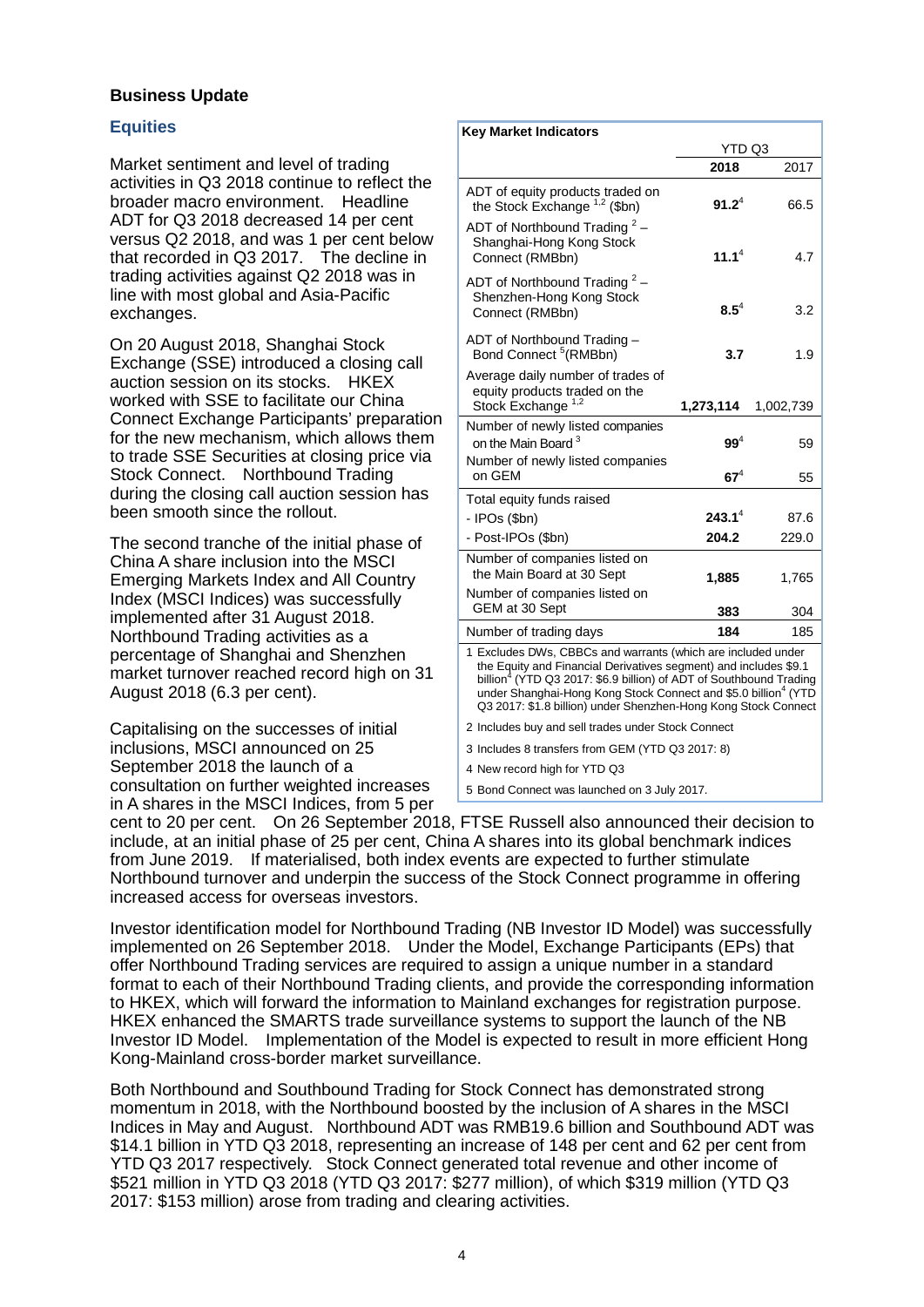HKEX and the Mainland Exchanges have formed a working group to discuss the inclusion of eligible weighted voting rights (WVR) companies into Stock Connect Southbound Trading.

HKEX continues to remain competitive as the leading worldwide IPO venue. Following the listing regime reform launched in April 2018, HKEX ranked first in terms of total IPO funds raised globally at US\$30.7 billion in YTD Q3 2018. Two WVR companies and three pre-revenue biotech companies listed in Q3 2018 under the new listing chapters.

HKEX co-organised "Venture" with industry association and professional tech conference organisers, bringing together 350+ venture capitalists and entrepreneurs to discuss the latest developments and investment opportunities in technology at HKEX Connect Hall.

As part of HKEX's continuous effort to promote the industry's compliance culture, HKEX hosted 3 compliance roundtables in Q3 2018 with the industry on market and regulatory issues and challenges, focusing on MSCI A share inclusion and NB Investor ID Model under Stock Connect.

During Q3 2018, the Stock Exchange published the following consultation papers to seek market views:

|                                                                                                                | Consultation<br>deadline     |
|----------------------------------------------------------------------------------------------------------------|------------------------------|
| Review Structure in relation to Listing Committee Decisions                                                    | 12 October 2018 <sup>1</sup> |
| Proposal relating to Listed Issuers with Disclaimer or Adverse Audit Opinion on<br><b>Financial Statements</b> | 30 November 2018             |
|                                                                                                                |                              |

<sup>1</sup> The Stock Exchange is currently reviewing and analysing the responses to the consultation paper.

On 17 August 2018, the Stock Exchange published conclusions to the consultation paper on "Proposed Exemption for Aircraft Leasing Activities". The Listing Rules were amended to exempt qualified aircraft leasing activities from the notifiable transaction rules. The amendments took effect on 15 October 2018.

On 24 August 2018, the Stock Exchange published frequently asked questions on the listing regime for companies from emerging and innovative sectors to assist potential listing applicants and their professional advisers when considering listing under the new listing chapters.

#### **Bonds**

Market participation in Bond Connect has been growing steadily, with ADT reaching RMB4.1 billion in Q3 2018, a 52 per cent increase compared with Q1 2018. In addition, the number of approved overseas institutional investors participating in Bond Connect continued to increase. As of 30 September 2018, there were 445 approved investors from over 20 jurisdictions, compared with 247 as of 31 December 2017. Meanwhile, overall foreign holdings in China's interbank bond market reached RMB1,689 billion at the end of September 2018, more than double the size since the launch of Bond Connect.

In August 2018, Bond Connect upgraded its settlement system to fully implement real-time delivery-versus-payment (RDVP), which will further enhance the efficiency and security of Bond Connect's settlement services. In the same month, Bond Connect also launched a block trade allocation service, which allows asset managers to allocate block trades to multiple client accounts prior to trading. These developments are expected to accelerate the participation in Bond Connect by global asset managers and investors.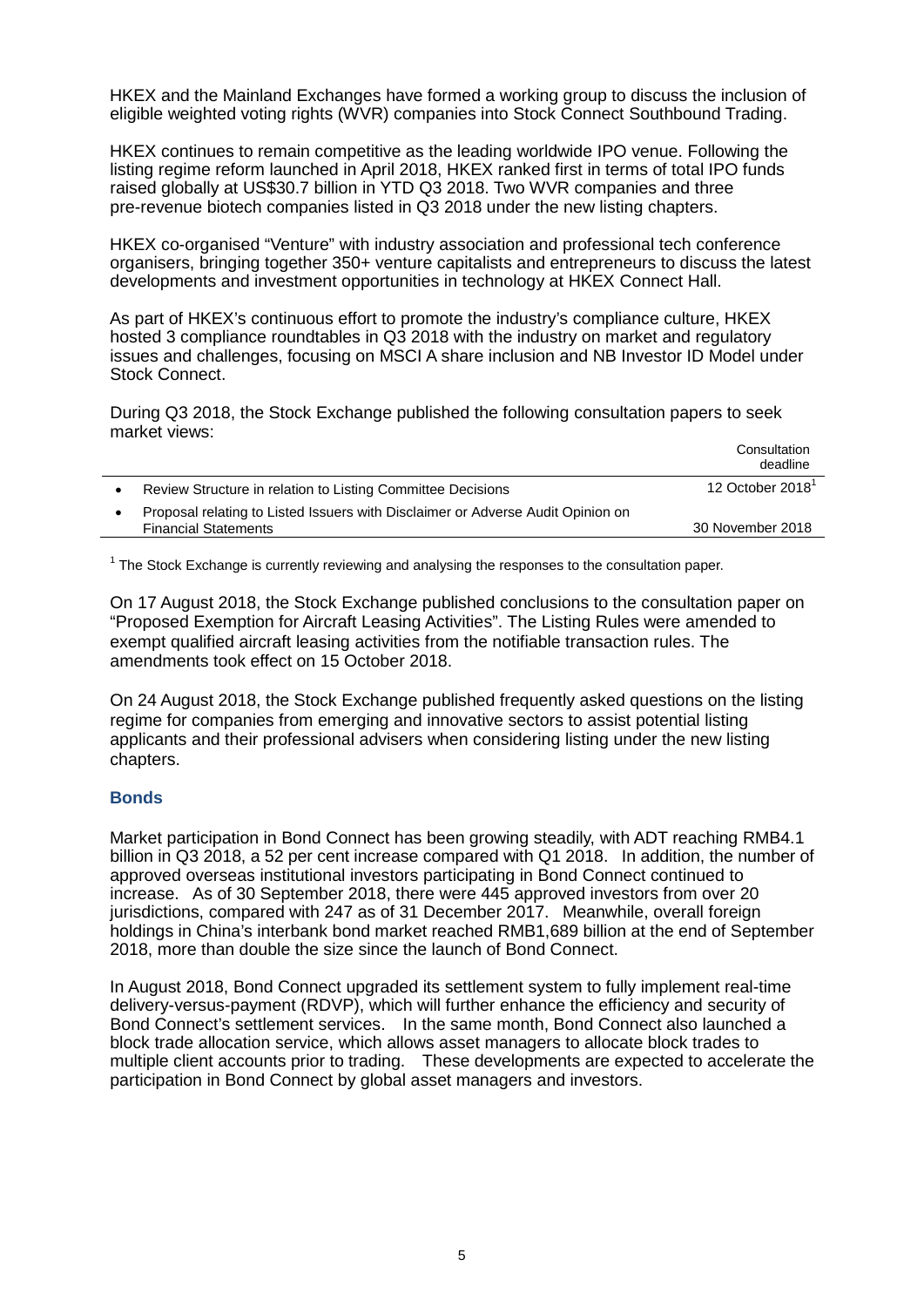### **Equity and Financial Derivatives Segment**

#### **Analysis of Results**

Driven by increased volatility in 2018, derivatives trading fees of the Futures Exchange rose by 69 per cent compared to YTD Q3 2017 due to a 55 per cent increase in ADV of derivatives contracts traded, and a higher proportion of contracts traded in 2018 being higher fee contracts including Hang Seng Index (HSI) products.

Trading fees and trading tariffs of DWs, CBBCs and warrants rose by 63 per cent compared with YTD Q3 2017, reflecting the 52 per cent increase in ADT, a decrease in average transaction size - which led to a higher increase in trading tariff income, and higher fees from new issues of DWs and CBBCs.

Stock Exchange listing fees rose by 83 per cent reflecting the record number of newly listed DWs and CBBCs during YTD Q3 2018.

Operating expenses increased by 22 per cent due to higher allocated costs of the Listing Division, arising from the proportionately higher increase in listing fees from DWs and CBBCs compared with equities; and higher index licence fees attributable to increased volume in derivatives contracts traded.

#### **Business Update**

-

ADV of derivatives contracts<sup>[7](#page-5-0)</sup> traded in  $O3$ 2018 increased by 1 per cent against Q2 2018, and increased by 25 per cent against Q3 2017 due to increased volatility.

The trading volume of Equity Index Derivatives in the After-Hours Trading (T+1) Session continued to grow, with ADV reaching 77,850 contracts in YTD Q3 2018, 164 per cent increase as compared to the full year of 2017.

Smooth operations and positive market feedback were observed after HKEX implemented phase 2 of the after-hours trading enhancement by introducing options products in the T+1 Session on 14 May 2018. In response to initial market



1 Excludes London Metal Mini Futures, Gold Futures and Iron Ore Futures contracts (which are included under the Commodities segment)

2 Excludes trading fees and trading tariffs allocated to the Clearing segment

| <b>Key Market Indicators</b>                                                                                                   |             |            |  |  |
|--------------------------------------------------------------------------------------------------------------------------------|-------------|------------|--|--|
|                                                                                                                                |             | YTD Q3     |  |  |
|                                                                                                                                | 2018        | 2017       |  |  |
| ADT of DWs, CBBCs and warrants                                                                                                 |             |            |  |  |
| traded on the Stock Exchange                                                                                                   |             |            |  |  |
| (\$bn)                                                                                                                         | 23.5        | 15.5       |  |  |
| Average daily number of trades of                                                                                              |             |            |  |  |
| DWs, CBBCs and warrants traded                                                                                                 |             |            |  |  |
| on the Stock Exchange                                                                                                          | $374,920^2$ | 183,767    |  |  |
| ADV of derivatives contracts traded                                                                                            |             |            |  |  |
| on the Futures Exchange <sup>1</sup>                                                                                           | $662,274^2$ | 426,723    |  |  |
| ADV of stock options contracts                                                                                                 |             |            |  |  |
| traded on the Stock Exchange                                                                                                   | $533,972^2$ | 396,491    |  |  |
| Number of newly listed DWs                                                                                                     | $9,133^2$   | 5,482      |  |  |
| Number of newly listed CBBCs                                                                                                   | $19,520^2$  | 8,531      |  |  |
| ADV of contracts traded during                                                                                                 |             |            |  |  |
| After-Hours Trading <sup>1</sup>                                                                                               | $80,105^2$  | 27,785     |  |  |
| Number of trading days                                                                                                         | 184         | 186        |  |  |
|                                                                                                                                | At          | At         |  |  |
|                                                                                                                                | 30 Sept     | 30 Sept    |  |  |
|                                                                                                                                | 2018        | 2017       |  |  |
| Open interest of futures and                                                                                                   |             |            |  |  |
| options contracts <sup>1</sup>                                                                                                 | 12,521,473  | 11,914,168 |  |  |
| 1 Excludes London Metal Mini Futures, Gold Futures and Iron Ore<br>Futures contracts (which are included under the Commodities |             |            |  |  |

segment)

2 New record high for YTD Q3

<span id="page-5-0"></span><sup>7</sup> Excludes London Metal Mini Futures, Gold Futures and Iron Ore Futures contracts (which are included under the Commodities segment)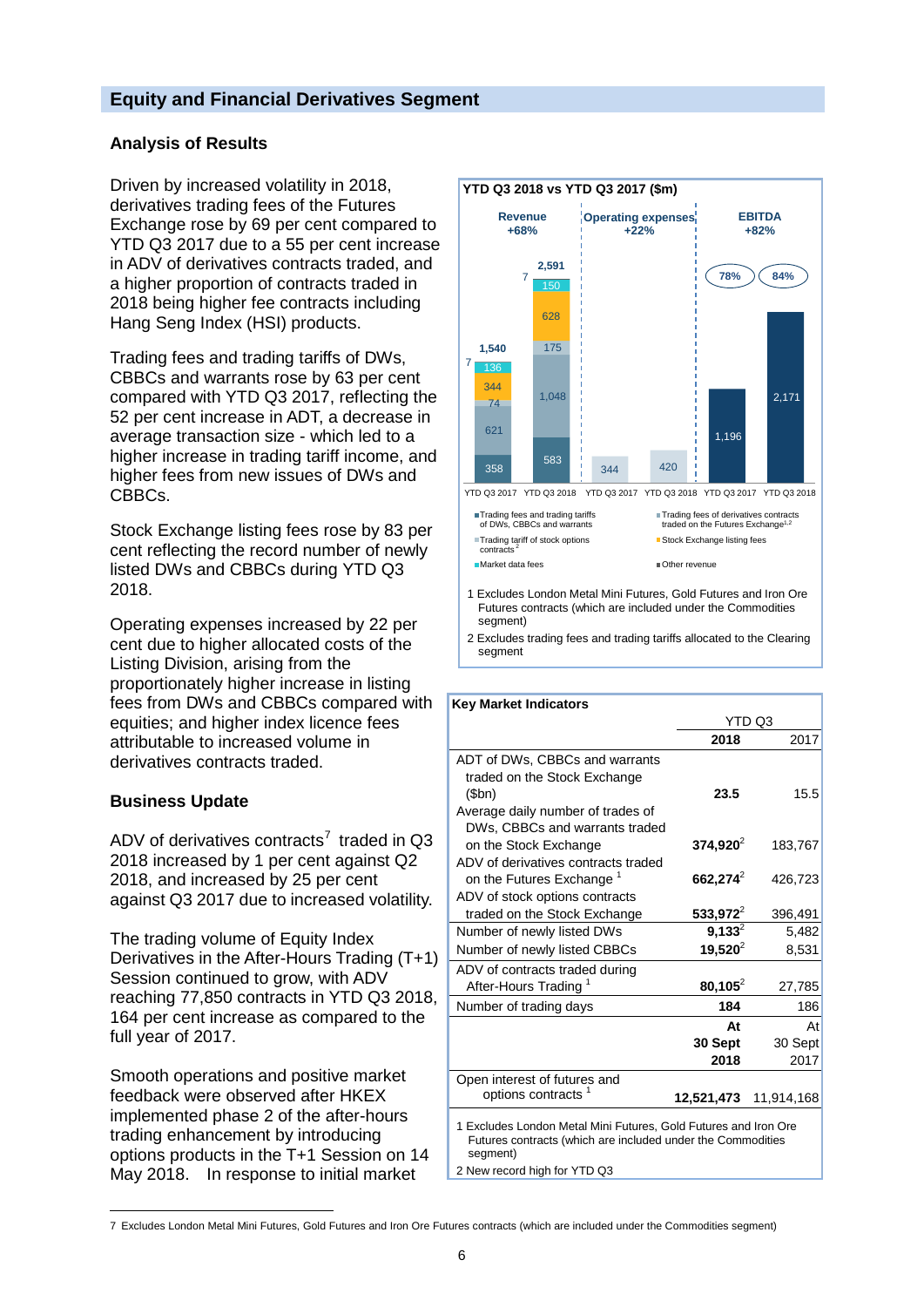feedback on liquidity provision, HKEX actively recruited new market makers and options product ADV in the T+1 Session increased to 4,800 contracts in Q3, as compared to 1,753 contracts in Q2, with historical high volume of 17,871 contracts on 15 August 2018. HKEX will continue to implement initiatives to provide liquidity and efficient price discovery throughout the T+1 Session.

The following record single day trading volume and open interest were achieved during Q3 2018:

|                                                                                            |                | Single Day Trading Volume | Open interest  |                        |  |
|--------------------------------------------------------------------------------------------|----------------|---------------------------|----------------|------------------------|--|
|                                                                                            | Date<br>(2018) | Number of<br>contracts    | Date<br>(2018) | Number of<br>contracts |  |
| Hang Seng China Enterprises<br>Index (HSCEI) Futures                                       | N/A            | N/A                       | 26 Sep         | 523,247                |  |
| <b>HSCEI Options</b>                                                                       | N/A            | N/A                       | 26 Sep         | 3,631,457              |  |
| MSCI All Country Asia ex Japan<br>Net Total Return Index Futures<br>RMB Currency Futures - | 19 Sep         | 1.260                     | 21 Sep         | 1,065                  |  |
| <b>USD/CNH Futures</b>                                                                     | 6 Aug          | 22,105                    | N/A            | N/A                    |  |
| RMB Currency Options -<br><b>USD/CNH Options</b>                                           | 28 Aug         | 1.529                     | 14 Sep         | 10.827                 |  |
| RMB Currency Futures -<br><b>EUR/CNH Futures</b>                                           | 16 Aug         | 431                       | 6 Sep          | 1,038                  |  |

HKEX introduced various products and product initiatives in Q3 2018, including:<br>(i) two new stock futures and stock options on the two listed WVR companies (

- two new stock futures and stock options on the two listed WVR companies (Meituan Dianping and Xiaomi Corporation);
- six new stock options and eight stock futures; and
- (iii) stock futures market enhancements including implementation of a three-tier trading fee model, introduction of a liquidity provider programme, and revision of the final settlement price determination method on 3 July 2018.

The increased volatility of RMB continued to support the strong growth of trading of RMB currency derivatives products. New trading records were achieved across all six CNH products in July and August. The trading volume of USD/CNH Futures in 2018 up to 3 August, reached 1 million contracts – which surpassed the highest annual trading volume (2017: 732,569 contracts) since their launch in September 2012. The trading of USD/CNH Futures was well-anchored across all contract months (up to 22 months). Such strong trading results during the highly volatile periods have demonstrated the significant demand for capital efficient RMB risk management tools. HKEX continues to work on further enhancements to our existing fixed income and currency (FIC) products and is focused on diversifying our offering in this area. On 19 September 2018, HKEX hosted an event to celebrate the sixth anniversary of USD/CNH Futures and the record volume traded in 2018, with over 300 attendees.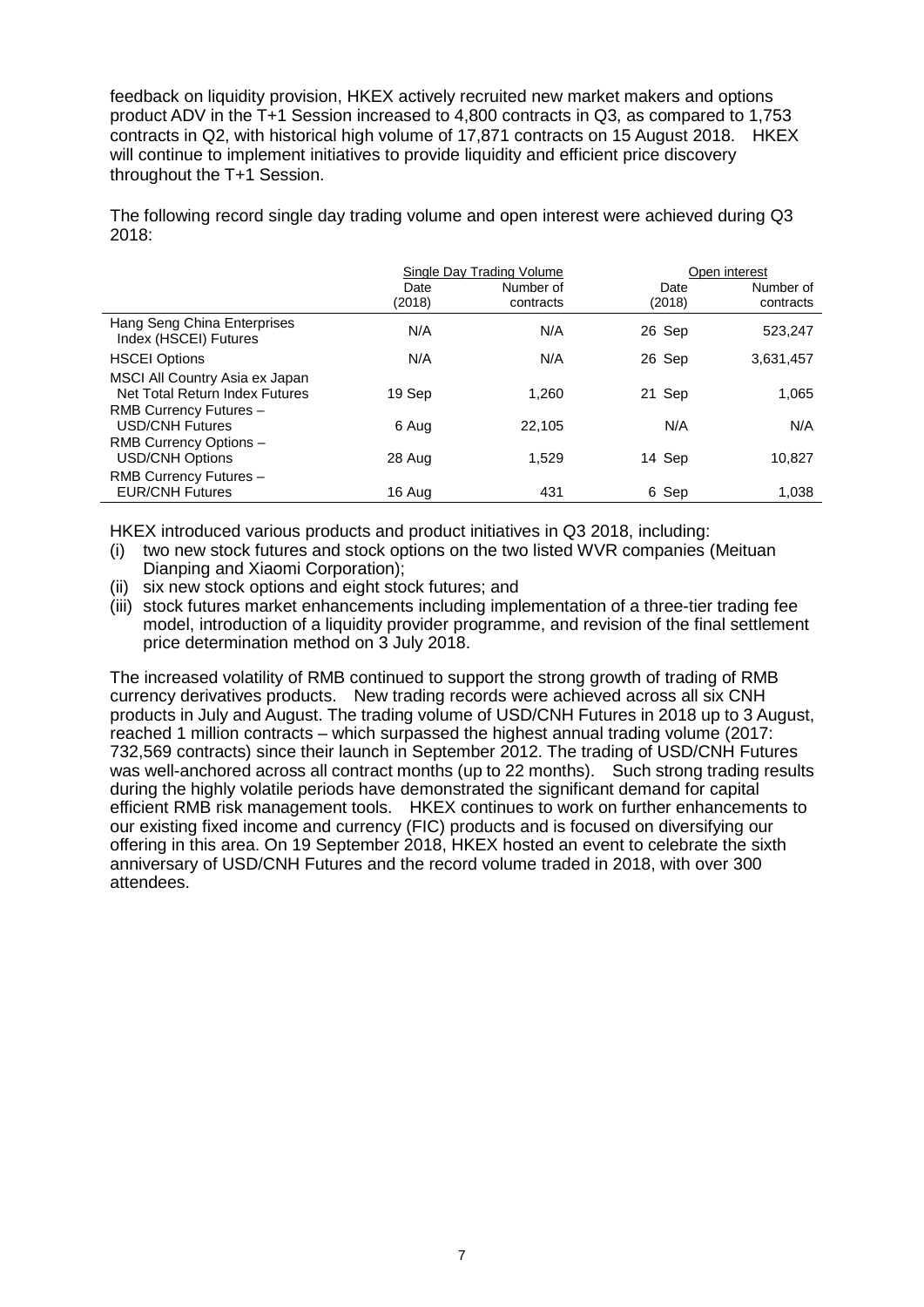#### **Commodities Segment**

#### **Analysis of Results**

The ADV of metals contracts traded increased by 21 per cent compared with YTD Q3 2017. However, trading fees fell by \$36 million (4 per cent). This was due to the fee reductions for short- and medium-dated carry trades introduced as a result of the Strategic Pathway, and non-fee generating administrative trades introduced in June 2017 (Admin Trades) in order to meet new requirements resulting from the Markets in Financial Instruments Directive II (MiFID II). Excluding Admin Trades, ADV of metals contracts traded was 6 per cent higher compared to YTD Q3 2017.

Operating expenses rose by 17 per cent. Excluding the one-off insurance recovery of \$23 million in 2017 relating to the warehouse litigation in the US, operating expenses rose



by 11 per cent. The increase was mainly attributable to higher staff costs from increased headcount and annual payroll adjustments, higher IT maintenance costs on upgraded networks, and the impact of stronger sterling on the LME's operating costs. Operating expenses of Qianhai Mercantile Exchange (QME) remained relatively flat.

#### **Business Update**

On 13 September 2018, the LME announced that its short- and medium-dated carry discounts (introduced on 1 October and 1 November 2017 respectively) would be continued indefinitely. Volumes in YTD Q3 2018 for short- and medium- dated carries have continued to grow and are now up 4 per cent and 22 per cent respectively, against those in YTD Q3 2017.

The annual "LME Week" was held during the week of 8 October. The LME seminar on Monday, 8 October saw record attendance with over 1,000 delegates debating key issues affecting the global metals markets, including ongoing geopolitical tensions and innovations in the metals industry. The LME dinner, held on the evening of 9 October, also saw a record 1,950 attendees. HKEX also hosted a China Reception on 8 October in London to provide more opportunities for the industry to share information and exchange ideas. The reception welcomed more than 300 metal market participants.

| <b>Key Market Indicators</b>     |           |           |
|----------------------------------|-----------|-----------|
|                                  | YTD Q3    |           |
|                                  | 2018      | 2017      |
| ADV of metals contracts          |           |           |
| traded on the LME (lots)         |           |           |
| Aluminium                        | 279,496   | 219,481   |
| Copper                           | 162,144   | 142,055   |
| Zinc                             | 141,177   | 119,058   |
| Nickel                           | 98,851    | 85,506    |
| Lead                             | 54,949    | 42,767    |
| Ferrous                          | 2,272     | 1,290     |
| Precious                         | 3,603     | 2,162     |
| Others                           | 6,468     | 6,552     |
| Total                            | 748,960   | 618,871   |
| Less: Admin Trades               | (102,942) | (10, 464) |
| Total chargeable ADV             | 646,018   | 608,407   |
| Number of trading days           | 189       | 189       |
|                                  | At        | At        |
|                                  | 30 Sept   | 30 Sept   |
|                                  | 2018      | 2017      |
| <b>Total futures Market Open</b> |           |           |
| Interest (lots)                  | 2,129,954 | 2,276,197 |

Work on the Strategic Pathway initiatives is ongoing. The Financial Over-the-counter (OTC) Booking Fee took effect from 1 June 2018 and generated revenue of \$16 million for the four months ended 30 September 2018. On 13 September 2018, the LME held a member town hall to provide updates on key initiatives such as the launch of its implied pricing capabilities,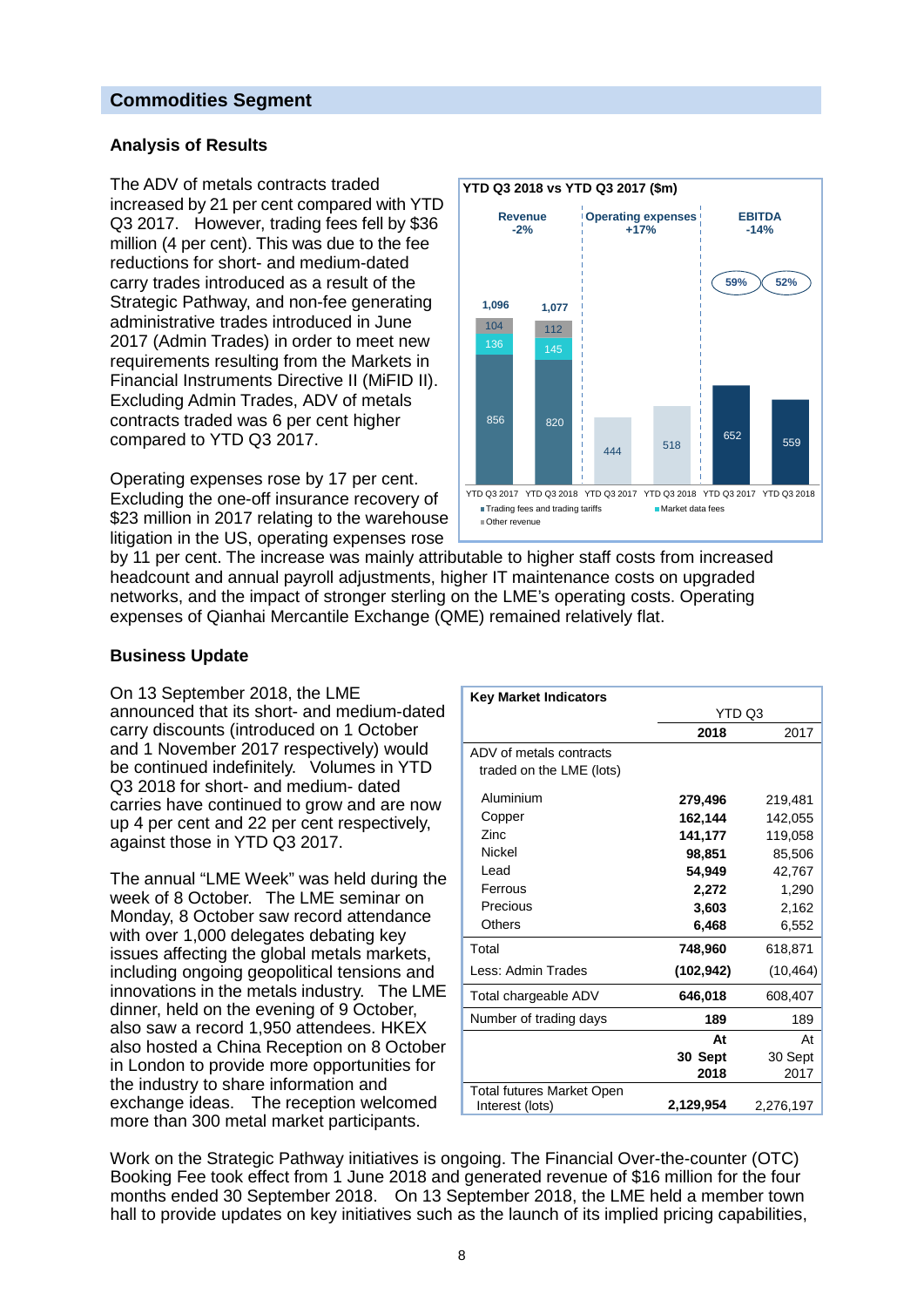speedbumps for the LMEprecious offering, ongoing work to facilitate November releases for new cash settled products and trade at settlement functionality. The LME also provided an update on its Brexit contingency planning which will remain a core priority ahead of the planned Brexit date of 29 March 2019.

On 5 October 2018, the LME published its position paper on responsible sourcing of brands listed for good delivery on the LME. This publication followed a period of pre-engagement with core stakeholders in the area of responsible sourcing, which helped the LME shape its thinking in this important field. The paper is inviting market feedback until 30 November, and, to the extent that the LME wishes to proceed with its proposals after the market feedback, a consultation is scheduled to take place in early 2019.

In August 2018, HKEX's USD Gold Futures became the first HKEX commodities contract to receive regulatory approval to be traded by investors in Taiwan. In YTD Q3 2018, a total of 18,710 contracts of CNH Gold Futures and a total of 232,018 contracts of USD Gold Futures were traded, with 138 kilograms of gold bars physically delivered against futures contracts.

We continue our development of QME, the onshore commodities platform in Qianhai, with the aim of enabling spot trading and settlement, enhancing warehousing and providing other related services for market players in the Mainland. QME has been working with local regulators, service partners, industrial producers and users, and a pilot product launch took place on 19 October 2018. QME will continue exploring the spot commodities market in the Mainland, to provide high quality services to increase market transparency and efficiency, and to provide a foundation for commodities development for HKEX.

### **Clearing Segment**

### **Analysis of Results**

YTD Q3 2018 clearing and settlement fees for Cash Market trades and Settlement Instructions (SIs) increased by 44 per cent and 24 per cent respectively compared with YTD Q3 2017. The increase was primarily driven by a higher number of transactions, and a 4 per cent and a 7 per cent higher average fee per Cash Market trade and per SI transaction respectively.

Depository, custody and nominee services fees rose by \$98 million due to higher portfolio fees from an increase in overall portfolio value held under Southbound and Northbound Trading of Stock Connect, and an increase in electronic IPO service fees and corporate action fees.

The \$420 million (72 per cent) increase in net investment income in YTD Q3 2018 mainly arose from higher interest income from higher interest rates and increased average Margin Fund size for HKCC, as higher margin requirements per contract were imposed on Clearing Participants (CPs) due to increased volatility.



The increase in revenue and other income was partly offset by a \$55 million one-off post-liquidation interest payment from the liquidators of Lehman Brothers Securities Asia Limited in 2017.

Operating expenses increased by 3 per cent, mainly as a result of higher premises costs and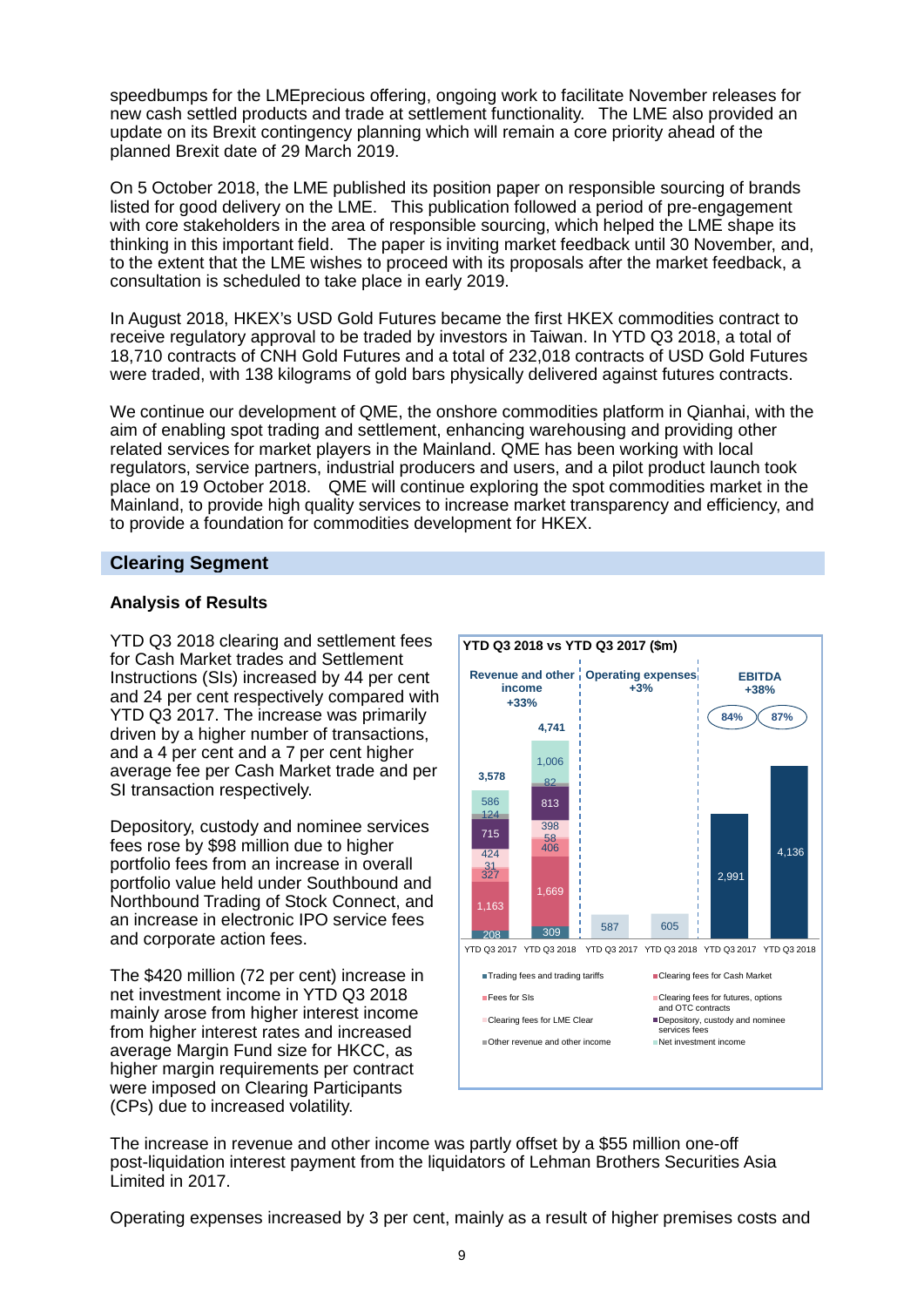increased staff costs from increased headcount, annual payroll adjustments and higher variable pay accruals.

### **Business Update**

During Q3 2018, HKSCC recorded a 20 per cent increase in the number of Special Segregated Accounts (6,476 accounts as at 30 September 2018) and a 67 per cent increase in the average daily value of Northbound SIs settled through Realtime Delivery versus Payment arrangement as compared with Q2 2018. The portfolio value of A shares held under Northbound Trading of Stock Connect reached a record high of RMB 719 billion as at 30 September 2018 (30 September 2017: RMB 437 billion). The

| <b>Key Market Indicators</b>                                  |                     |                 |
|---------------------------------------------------------------|---------------------|-----------------|
|                                                               | YTD Q3              |                 |
|                                                               | 2018                | 2017            |
| ADT of the Stock Exchange<br>\$bn)<br>Average daily number of | 114.7               | 82.0            |
| Stock Exchange trades<br>Average daily value of SIs           | $1,648,034^{\circ}$ | 1,186,506       |
| (5bn)<br>Average daily number of SIs                          | 279.4<br>104,420    | 211.1<br>89.573 |
| 1 New record high for YTD Q3                                  |                     |                 |

increases reflected the continuous growing interest of institutional investors in accessing A share markets through Stock Connect.

A number of enhancements to the recovery plan of HKSCC, HKCC, SEOCH and OTC Clear came into effect on 15 October 2018. The enhancements have strengthened the Clearing Houses' Qualifying Central Counterparty status in the international arena and brought the clearing houses to a higher level of compliance with the CPSS-IOSCO<sup>[8](#page-9-0)</sup> Principles for Financial Market Infrastructures. Notably, HKSCC, HKCC and SEOCH have introduced close-out netting provisions in their respective rules, which will substantially reduce the capital costs of bank-based participants clearing through our clearing houses.

In Q3 2018, a total of US\$40 billion notional amount was cleared by OTC Clear, up 23 per cent as compared with Q2 2018. More USD interest rate swaps were cleared due to bond hedging activities from Chinese banks with a total of US\$9.7 billion notional amount cleared, up 158 per cent as compared with Q2 2018. The notional amount of USD/CNH cross currency swaps cleared reached US\$14.3 billion, up 51 per cent as compared with Q2 2018. China CITIC Bank International Limited was admitted as a new clearing member on 21 August 2018.

# **Platform and Infrastructure Segment**

#### **Analysis of Results**

Network fees rose by \$76 million (24 per cent) due to increased sales of throttles, driven in turn by the MSCI inclusion, as well as new EPs and China Connect EPs (CCEPs) migrating from Open Gateway to the new China Connect Central Gateway (CCCG).

#### **Business Update**

During Q3 2018, all major trading, clearing, settlement, and market data dissemination systems for the Cash, Derivatives and Commodities Markets continued to perform reliably.

The detailed design phase for Orion Trading Platform – China Stock Connect (OTP-CSC) was completed in June 2018. System development has commenced and is



<span id="page-9-0"></span><sup>-</sup>8 The Committee on Payment and Settlement Systems and the Technical Committee of the International Organisation of Securities Commissions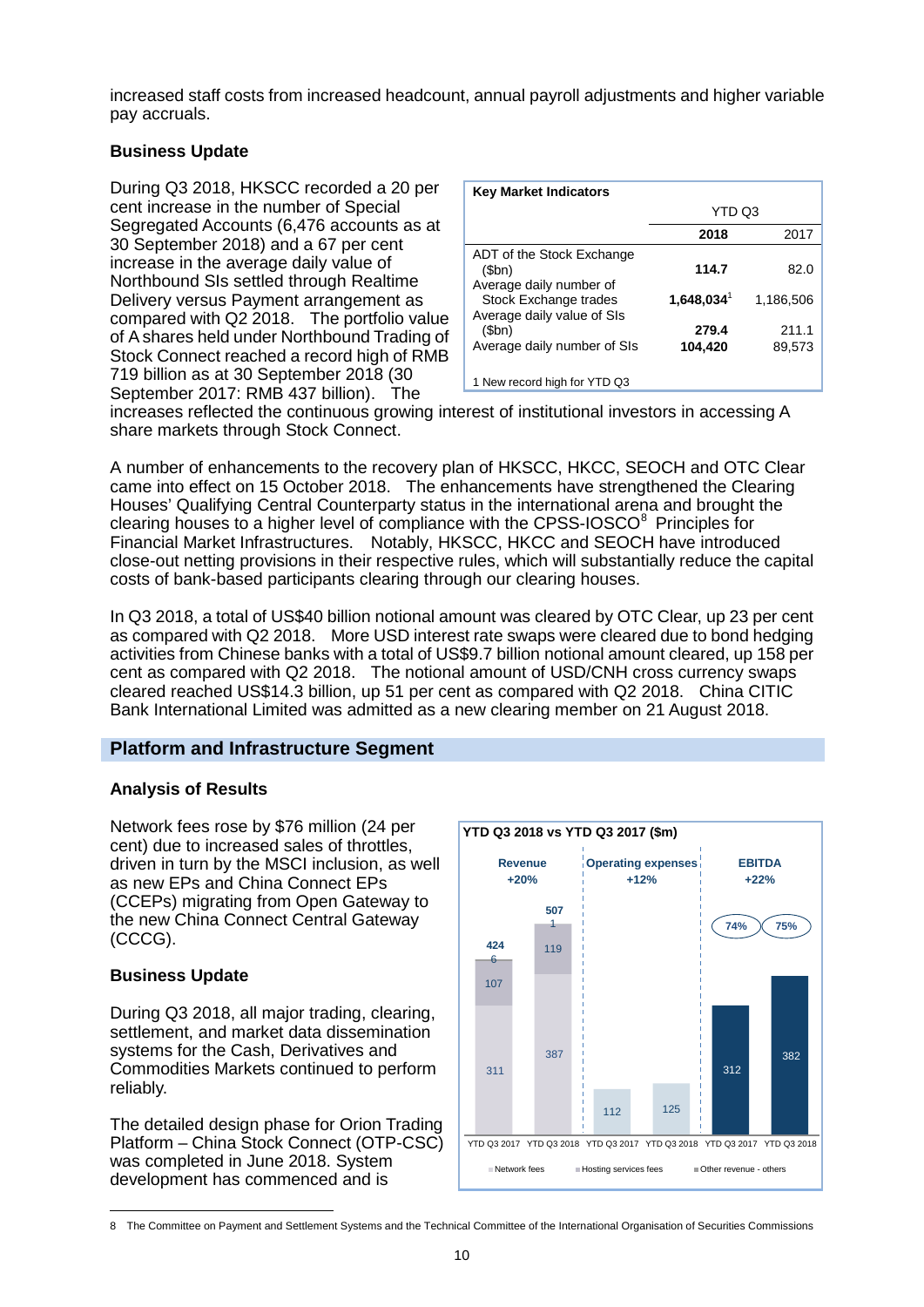expected to be completed in Q4 this year. Market readiness activities will be carried out in 1H 2019. The OTP-CSC will replace the legacy proprietary hardware currently supporting Northbound Trading of Stock Connect.

Development work continues on the upgrade of the derivatives platforms, The Hong Kong Futures Automated Trading System (HKATS) and The Derivatives Clearing and Settlement System (DCASS), tentatively scheduled for rollout by Q2 2019. The upgrade will enhance stability and reliability of the Derivatives Market infrastructure, facilitate swift adaptation to future market developments, with a reduction of the hardware footprint required at participants' premises.

### **Corporate Items**

"Corporate Items" is not a business segment but comprises central income (including net investment income of Corporate Funds), the cost of central support functions that provide services to all operating segments and other costs not directly related to any operating segments.

#### **Analysis of Results**

Net investment income of Corporate Funds decreased by \$281 million compared with YTD Q3 2017 principally due to lower fair value gains on collective investment schemes held under the external portfolio, partly offset by higher interest income earned on cash and bank deposits from increased fund size and higher deposit rates.

| <b>YTD Q3 2018 vs YTD Q3 2017</b> | YTD Q3 |      |
|-----------------------------------|--------|------|
|                                   | 2018   | 2017 |
|                                   | \$m    | \$m  |
| <b>Revenue and Other Income</b>   |        |      |
| Net investment income             | 328    | 609  |
| Others                            | 19     |      |
| Total                             | 347    | 616  |
|                                   |        |      |
| <b>Operating expenses</b>         | 851    | 683  |
|                                   |        |      |

Operating expenses increased by 25 per cent over YTD Q3 2017 mainly due to increased staff costs from annual payroll adjustments and higher variable pay accruals, and higher premises expenses for new offices and the new HKEX Connect Hall.

#### **Business Update**

HKEX formally inaugurated its new Innovation Lab in Q3 2018, tasked with exploring, recommending and accelerating new technologies and applications for our business. The Innovation Lab has already pioneered the launch of several projects, including targeted applications of natural language processing, machine learning and robotic process automation across HKEX's businesses. At this early stage, emphasis is being placed on applying emerging technologies to achieve business efficiency improvements, while concurrently supporting some of HKEX's greenfield technology initiatives.

# **FINANCIAL REVIEW**

#### **Financial Assets and Financial Liabilities of Margin Funds and Clearing House Funds**

Margin Fund deposits of \$127.3 billion at 30 September 2018 were \$30.5 billion lower than at 31 December 2017 due to a drop in contributions required from members of LME Clear in response to a decrease in open positions on metal contracts and lower metal contract prices. Clearing House Fund contributions dropped 4 per cent from \$16.6 billion at 31 December 2017 to \$16.0 billion at 30 September 2018 due to changes in risk exposures. Funds received were invested in cash and cash equivalents, financial assets measured at amortised cost, financial assets measured at fair value through profit or loss, and financial assets measured at fair value through other comprehensive income.

#### **Borrowings**

No new borrowings or repayments were made in YTD Q3 2018.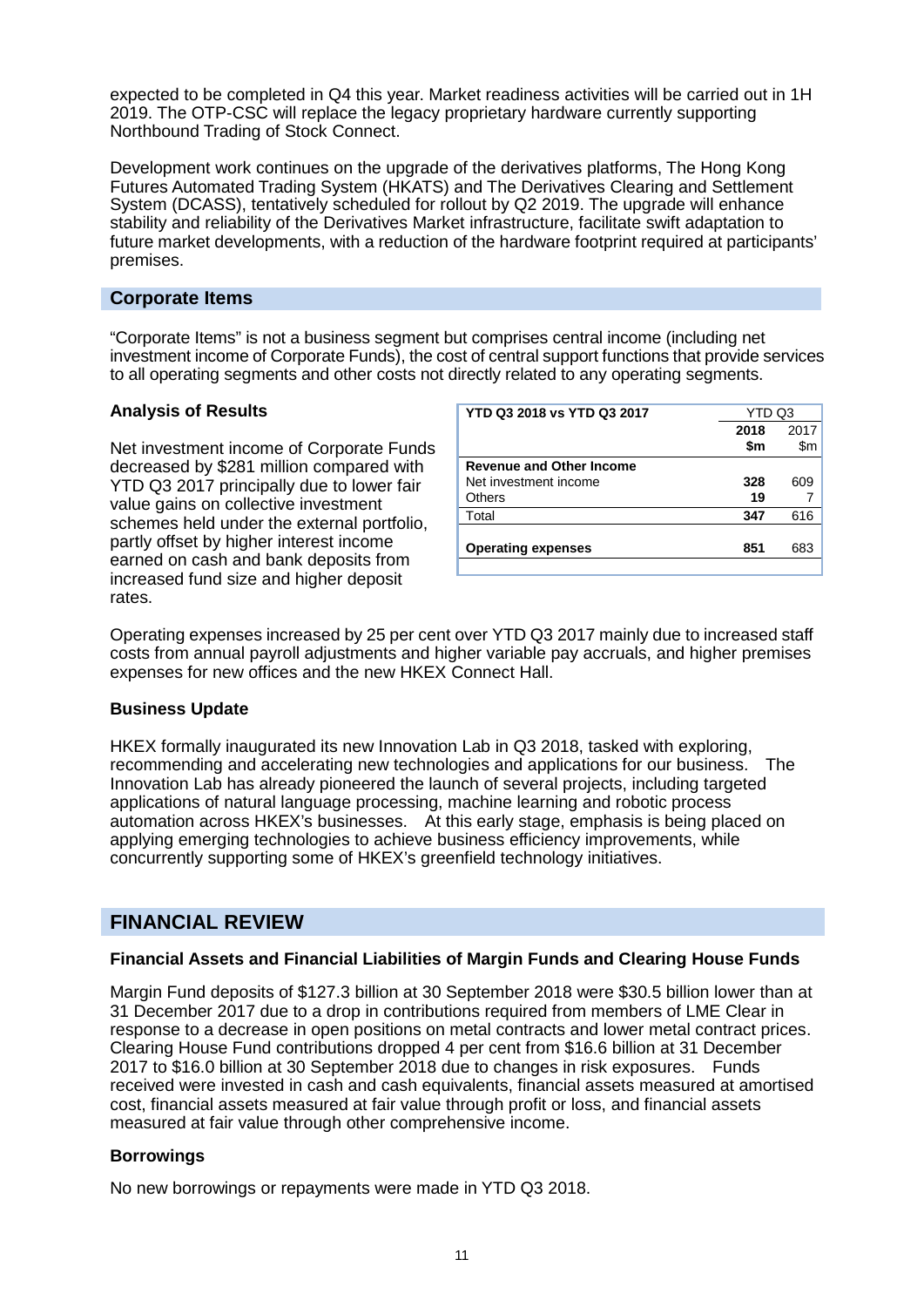#### **Capital Expenditure and Commitments**

During YTD Q3 2018, the Group incurred capital expenditure of \$551 million (YTD Q3 2017: \$479 million) relating to the development and upgrade of various trading and clearing systems, and the renovation of new offices and the HKEX Connect Hall. The Group's capital expenditure commitments at 30 September 2018, including those authorised by the Board but not yet contracted for, amounted to \$1,217 million (31 December 2017: \$1,433 million). They were mainly related to the development and upgrade of IT systems including the cash, derivatives and commodities trading and clearing systems.

#### **Contingent Liabilities**

At 30 September 2018, there were no significant changes in the Group's contingent liabilities compared to 31 December 2017.

#### **Charges on Assets**

Securities, gold bullion and warrants were held by LME Clear as non-cash collateral for margins posted by its CPs and collateral in respect of its interest in overnight triparty reverse repurchase agreements, which together amounted to \$79,321 million at 30 September 2018 (31 December 2017: \$99,913 million). This non-cash collateral, which was not recorded on the consolidated statement of financial position of the Group, together with certain financial assets amounting to \$3,286 million at 30 September 2018 (31 December 2017: \$3,686 million) have been repledged to LME Clear's investment agent and custodian banks under first floating charge and security arrangements for the settlement and depository services they provide in respect of the collateral and investments held. The first floating charge could convert to a fixed charge in the event of contract termination, or default or insolvency of LME Clear.

#### **Changes since 31 December 2017**

There were no other significant changes in the Group's financial position or from the information disclosed under Management Discussion and Analysis in the annual report for the year ended 31 December 2017.

It is the Group's practice to declare a dividend only at the half-year and year-end and no dividend will be proposed for Q3 2018 (Q3 2017: \$Nil).

#### **Review of Financial Statements**

The Audit Committee has reviewed the Group's Unaudited Condensed Consolidated Financial Statements for YTD Q3 2018.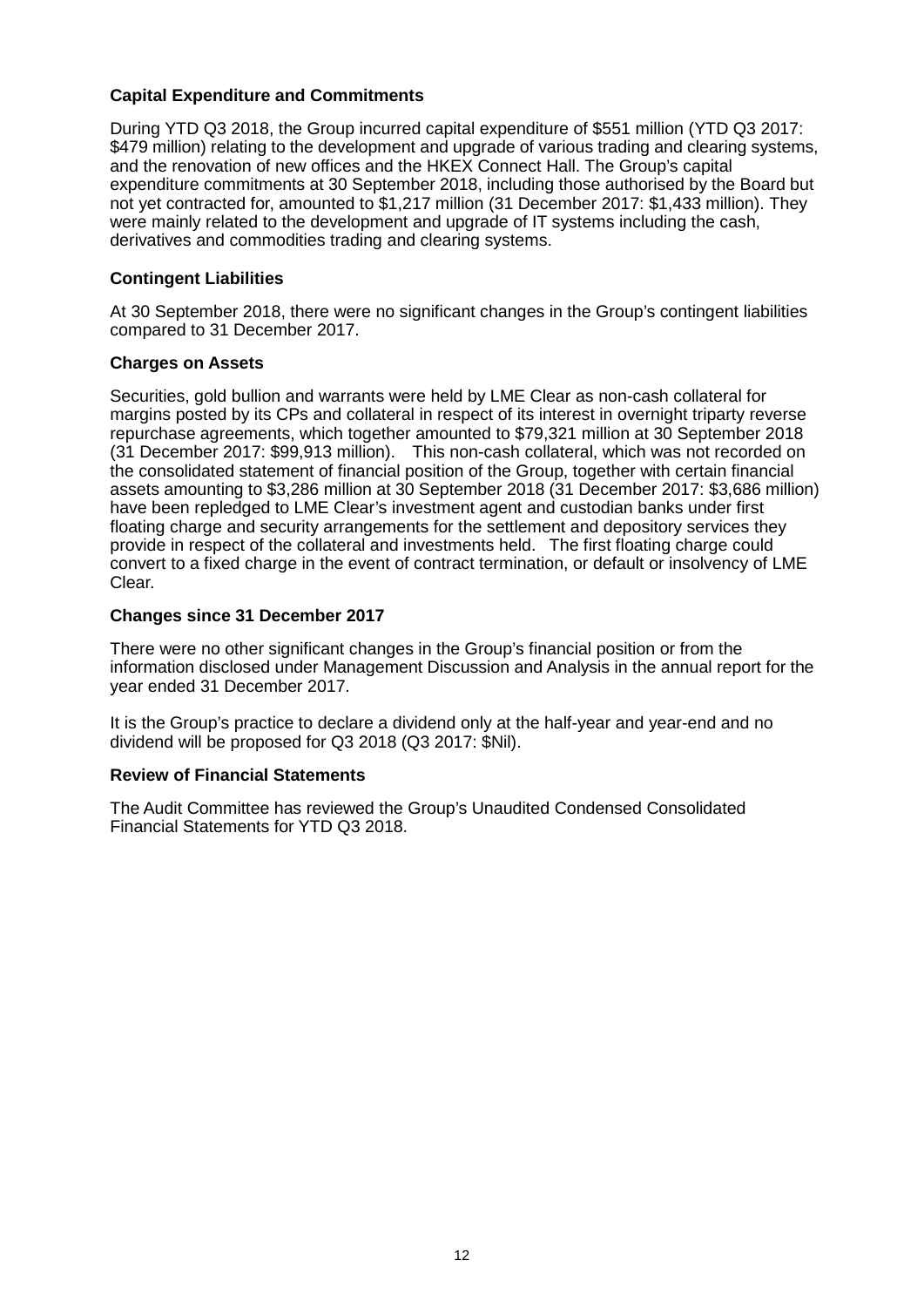# **CONDENSED CONSOLIDATED INCOME STATEMENT (UNAUDITED)**

|                                                | Nine months<br>ended<br>30 Sept 2018<br>\$m | Nine months<br>ended<br>30 Sept 2017<br>\$m | Three months<br>ended<br>30 Sept 2018<br>\$m | Three months<br>ended<br>30 Sept 2017<br>\$m |
|------------------------------------------------|---------------------------------------------|---------------------------------------------|----------------------------------------------|----------------------------------------------|
| Trading fees and trading tariffs               | 4,849                                       | 3,488                                       | 1,515                                        | 1,308                                        |
| Stock Exchange listing fees                    | 1,311                                       | 947                                         | 456                                          | 354                                          |
| Clearing and settlement fees                   | 2,531                                       | 1,945                                       | 784                                          | 721                                          |
| Depository, custody and nominee services fees  | 813                                         | 715                                         | 295                                          | 256                                          |
| Market data fees                               | 675                                         | 635                                         | 232                                          | 216                                          |
| Other revenue                                  | 769                                         | 727                                         | 281                                          | 223                                          |
| <b>REVENUE</b>                                 | 10,948                                      | 8,457                                       | 3,563                                        | 3,078                                        |
| Investment income and sundry income            | 1,348                                       | 1,200                                       | 539                                          | 376                                          |
| <b>REVENUE AND OTHER INCOME</b>                | 12,296                                      | 9,657                                       | 4,102                                        | 3,454                                        |
| <b>OPERATING EXPENSES</b>                      |                                             |                                             |                                              |                                              |
| Staff costs and related expenses               | (1, 845)                                    | (1,639)                                     | (640)                                        | (566)                                        |
| IT and computer maintenance expenses           | (378)                                       | (315)                                       | (137)                                        | (105)                                        |
| Premises expenses                              | (320)                                       | (261)                                       | (118)                                        | (85)                                         |
| Product marketing and promotion expenses       | (34)                                        | (30)                                        | (12)                                         | (10)                                         |
| Legal and professional fees                    | (67)                                        | (39)                                        | (25)                                         | (21)                                         |
| Other operating expenses                       | (299)                                       | (314)                                       | (93)                                         | (100)                                        |
|                                                | (2,943)                                     | (2,598)                                     | (1,025)                                      | (887)                                        |
| <b>EBITDA</b>                                  | 9,353                                       | 7,059                                       | 3,077                                        | 2,567                                        |
| Depreciation and amortisation                  | (576)                                       | (547)                                       | (198)                                        | (185)                                        |
| <b>OPERATING PROFIT</b>                        | 8,777                                       | 6,512                                       | 2,879                                        | 2,382                                        |
| Finance costs                                  | (86)                                        | (93)                                        | (31)                                         | (28)                                         |
| Share of profits less losses of joint ventures | 3                                           | (8)                                         | (1)                                          | (3)                                          |
| <b>PROFIT BEFORE TAXATION</b>                  | 8,694                                       | 6,411                                       | 2,847                                        | 2,351                                        |
| <b>TAXATION</b>                                | (1,231)                                     | (910)                                       | (409)                                        | (328)                                        |
| PROFIT FOR THE PERIOD                          | 7,463                                       | 5,501                                       | 2,438                                        | 2,023                                        |
| PROFIT/(LOSS) ATTRIBUTABLE TO:                 |                                             |                                             |                                              |                                              |
| - Shareholders of HKEX                         | 7,484                                       | 5,526                                       | 2,443                                        | 2,033                                        |
| - Non-controlling interests                    | (21)                                        | (25)                                        | (5)                                          | (10)                                         |
| PROFIT FOR THE PERIOD                          | 7,463                                       | 5,501                                       | 2,438                                        | 2,023                                        |
| Basic earnings per share                       | \$6.03                                      | \$4.51                                      | \$1.96                                       | \$1.65                                       |
| Diluted earnings per share                     | \$6.02                                      | \$4.50                                      | \$1.96                                       | \$1.65                                       |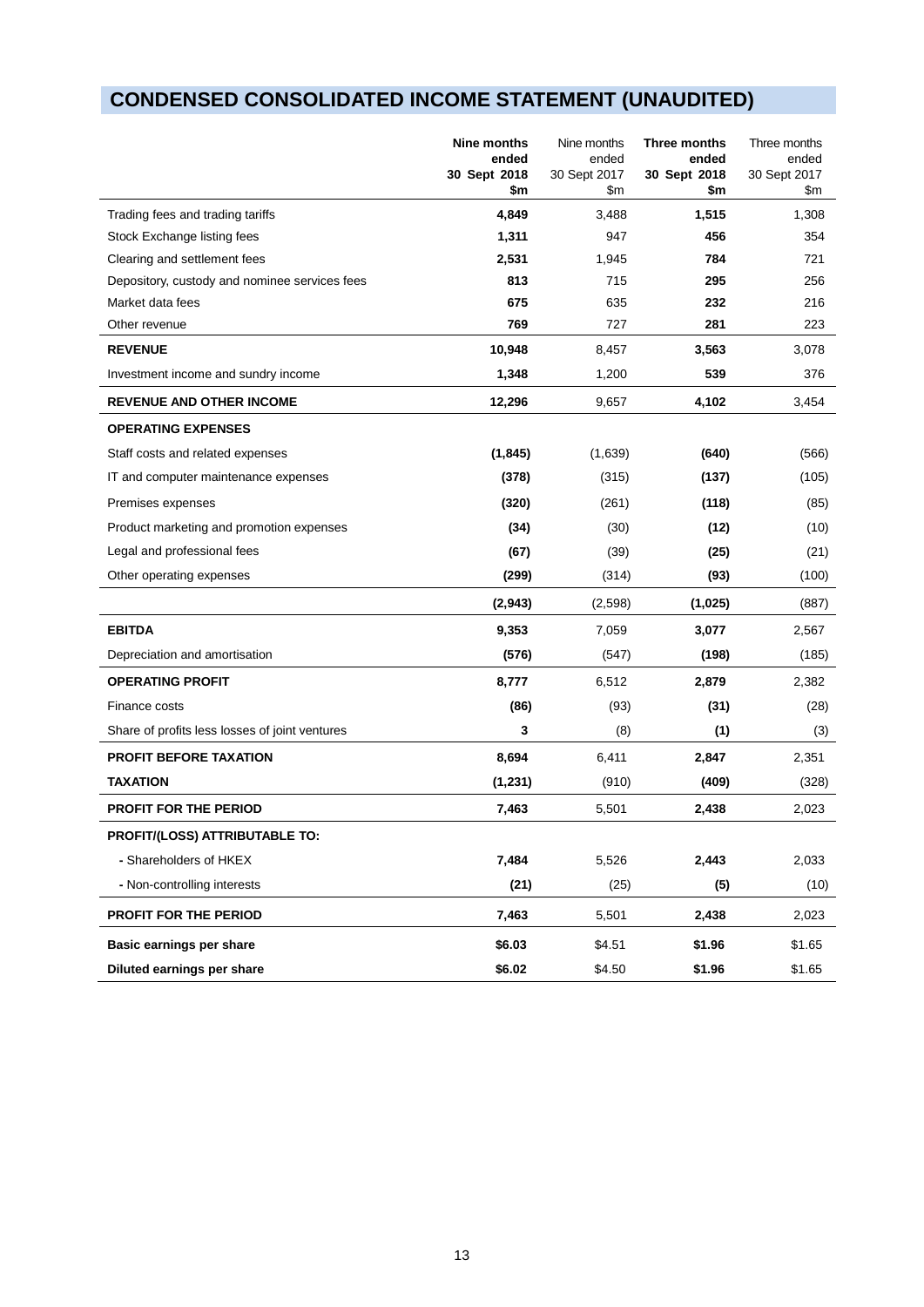# **CONDENSED CONSOLIDATED STATEMENT OF COMPREHENSIVE INCOME (UNAUDITED)**

|                                                                                                                                        | Nine months<br>ended<br>30 Sept 2018<br>\$m | Nine months<br>ended<br>30 Sept 2017<br>\$m | Three months<br>ended<br>30 Sept 2018<br>\$m | Three months<br>ended<br>30 Sept 2017<br>\$m |
|----------------------------------------------------------------------------------------------------------------------------------------|---------------------------------------------|---------------------------------------------|----------------------------------------------|----------------------------------------------|
| <b>PROFIT FOR THE PERIOD</b><br><b>OTHER COMPREHENSIVE INCOME</b><br>Items that may be reclassified subsequently to<br>profit or loss: | 7,463                                       | 5,501                                       | 2,438                                        | 2,023                                        |
| Currency translation differences of foreign<br>subsidiaries<br>Cash flow hedges                                                        | 11<br>(3)                                   | 136<br>3                                    | (56)<br>$\overline{\phantom{0}}$             | 16<br>3                                      |
| Changes in fair value of financial assets<br>measured at fair value through other<br>comprehensive income                              | (2)                                         |                                             | 1                                            |                                              |
| <b>OTHER COMPREHENSIVE INCOME</b>                                                                                                      | 6                                           | 139                                         | (55)                                         | 19                                           |
| <b>TOTAL COMPREHENSIVE INCOME</b>                                                                                                      | 7,469                                       | 5,640                                       | 2,383                                        | 2,042                                        |
| <b>TOTAL COMPREHENSIVE INCOME</b><br><b>ATTRIBUTABLE TO:</b>                                                                           |                                             |                                             |                                              |                                              |
| - Shareholders of HKEX                                                                                                                 | 7,488                                       | 5,665                                       | 2,388                                        | 2,052                                        |
| - Non-controlling interests                                                                                                            | (19)                                        | (25)                                        | (5)                                          | (10)                                         |
| <b>TOTAL COMPREHENSIVE INCOME</b>                                                                                                      | 7,469                                       | 5,640                                       | 2,383                                        | 2,042                                        |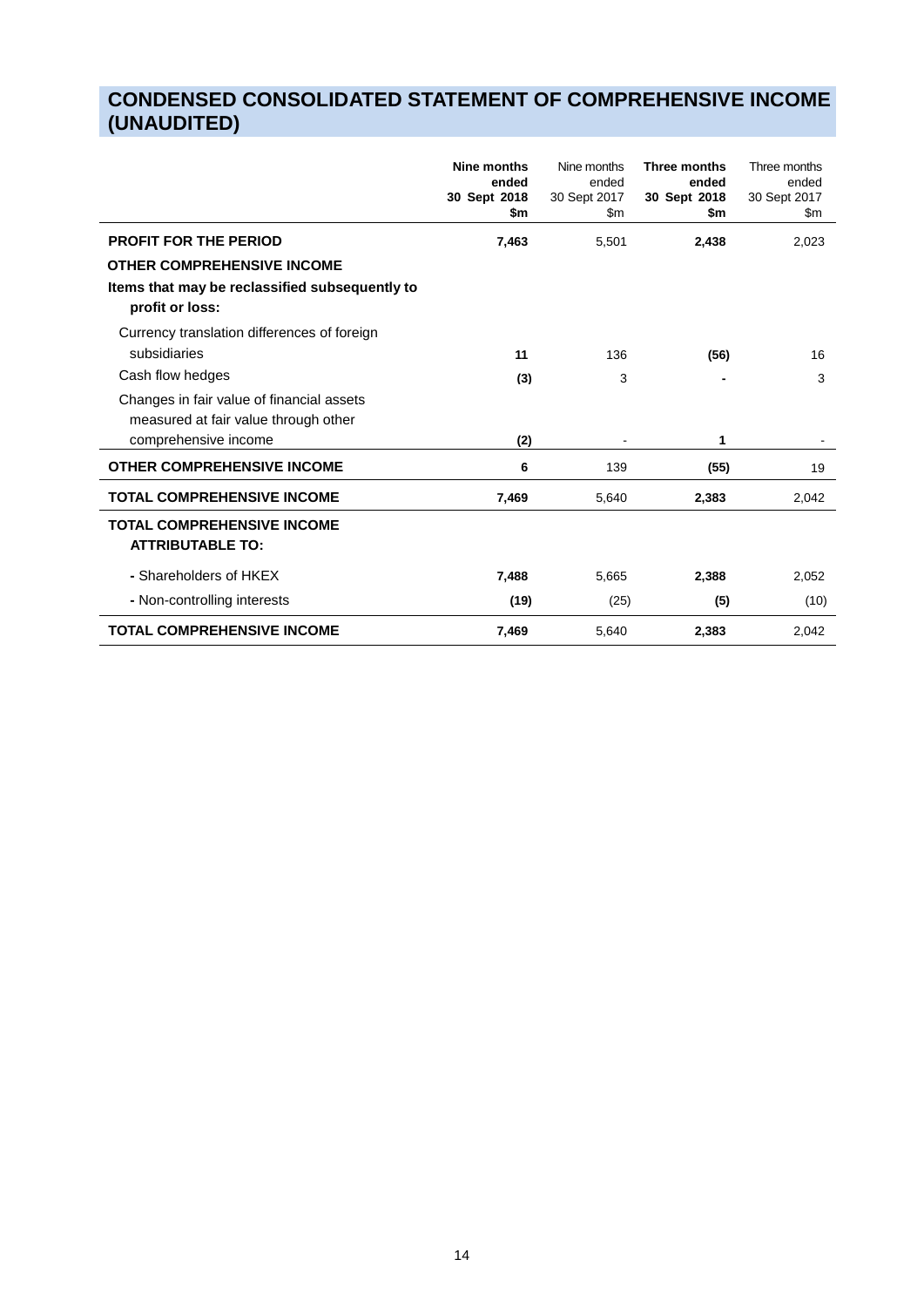# **CONDENSED CONSOLIDATED STATEMENT OF FINANCIAL POSITION (UNAUDITED)**

|                                                                                         | At 30 Sept 2018       |                    |              |                | At 31 Dec 2017           |              |  |  |
|-----------------------------------------------------------------------------------------|-----------------------|--------------------|--------------|----------------|--------------------------|--------------|--|--|
|                                                                                         | <b>Current</b><br>\$m | Non-current<br>\$m | Total<br>\$m | Current<br>\$m | Non-current<br>\$m       | Total<br>\$m |  |  |
| <b>ASSETS</b>                                                                           |                       |                    |              |                |                          |              |  |  |
| Cash and cash equivalents<br>Financial assets measured at fair value through            | 128,192               |                    | 128,192      | 155,660        |                          | 155,660      |  |  |
| profit or loss                                                                          | 61,496                |                    | 61,496       | 95,037         |                          | 95,037       |  |  |
| Financial assets measured at fair value through<br>other comprehensive income           | 3,051                 |                    | 3,051        |                |                          |              |  |  |
| Financial assets measured at amortised cost                                             | 30,358                | 96                 | 30,454       | 30,757         | 60                       | 30,817       |  |  |
| Accounts receivable, prepayments and deposits                                           | 12,694                | 21                 | 12,715       | 16,564         | 21                       | 16,585       |  |  |
| Interests in joint ventures                                                             |                       | 64                 | 64           |                | 61                       | 61           |  |  |
| Goodwill and other intangible assets                                                    |                       | 17,919             | 17,919       |                | 17,925                   | 17,925       |  |  |
| <b>Fixed assets</b>                                                                     |                       | 1,462              | 1,462        |                | 1,469                    | 1,469        |  |  |
| Lease premium for land                                                                  |                       | 20                 | 20           |                | 20                       | 20           |  |  |
| Deferred tax assets                                                                     |                       | 26                 | 26           |                | 30                       | 30           |  |  |
| <b>Total assets</b>                                                                     | 235,791               | 19,608             | 255,399      | 298,018        | 19,586                   | 317,604      |  |  |
| <b>LIABILITIES AND EQUITY</b>                                                           |                       |                    |              |                |                          |              |  |  |
| <b>Liabilities</b>                                                                      |                       |                    |              |                |                          |              |  |  |
| Financial liabilities at fair value through<br>profit or loss                           | 54,711                |                    | 54,711       | 85,335         |                          | 85,335       |  |  |
| Margin deposits, Mainland security and<br>settlement deposits, and cash collateral from |                       |                    |              |                |                          |              |  |  |
| <b>CPs</b>                                                                              | 127,284               |                    | 127,284      | 157,814        |                          | 157,814      |  |  |
| Accounts payable, accruals and other liabilities                                        | 13,123                | 56                 | 13,179       | 16,159         | 51                       | 16,210       |  |  |
| Deferred revenue                                                                        | 536                   |                    | 536          | 957            | $\overline{\phantom{m}}$ | 957          |  |  |
| Taxation payable                                                                        | 1,376                 |                    | 1,376        | 505            |                          | 505          |  |  |
| Other financial liabilities                                                             | 64                    |                    | 64           | 58             |                          | 58           |  |  |
| CPs' contributions to Clearing House Funds                                              | 16,007                |                    | 16,007       | 16,626         | $\blacksquare$           | 16,626       |  |  |
| <b>Borrowings</b>                                                                       | 1,787                 | 83                 | 1,870        | 1,027          | 833                      | 1,860        |  |  |
| Provisions                                                                              | 98                    | 88                 | 186          | 85             | 68                       | 153          |  |  |
| Deferred tax liabilities                                                                |                       | 702                | 702          | ٠              | 711                      | 711          |  |  |
| <b>Total liabilities</b>                                                                | 214,986               | 929                | 215,915      | 278,566        | 1,663                    | 280,229      |  |  |
| <b>Equity</b>                                                                           |                       |                    |              |                |                          |              |  |  |
| Share capital                                                                           |                       |                    | 27,746       |                |                          | 25,141       |  |  |
| Shares held for Share Award Scheme                                                      |                       |                    | (599)        |                |                          | (606)        |  |  |
| Employee share-based compensation reserve                                               |                       |                    | 344          |                |                          | 222          |  |  |
| Hedging and revaluation reserves                                                        |                       |                    | (8)          |                |                          | 1            |  |  |
| Exchange reserve                                                                        |                       |                    | (95)         |                |                          | (104)        |  |  |
| Designated reserves                                                                     |                       |                    | 515          |                |                          | 822          |  |  |
| Reserve relating to written put options to<br>non-controlling interests                 |                       |                    | (293)        |                |                          | (293)        |  |  |
| Retained earnings                                                                       |                       |                    | 11,793       |                |                          | 12,090       |  |  |
| Equity attributable to shareholders of HKEX                                             |                       |                    | 39,403       |                |                          | 37,273       |  |  |
| Non-controlling interests                                                               |                       |                    | 81           |                |                          | 102          |  |  |
| <b>Total equity</b>                                                                     |                       |                    | 39,484       |                |                          | 37,375       |  |  |
| <b>Total liabilities and equity</b>                                                     |                       |                    | 255,399      |                |                          | 317,604      |  |  |
| Net current assets                                                                      |                       |                    | 20,805       |                |                          | 19,452       |  |  |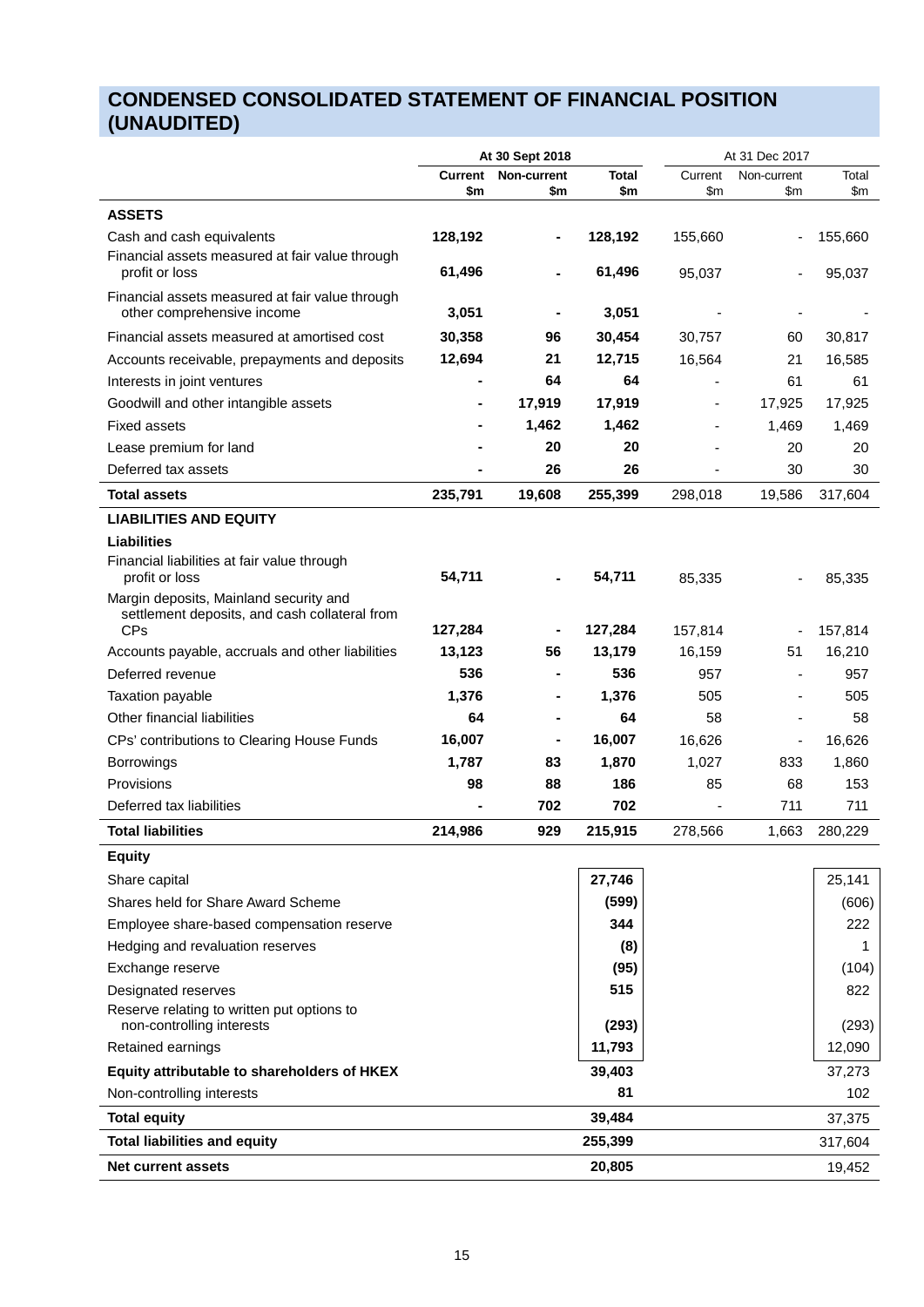# **NOTES TO THE CONDENSED CONSOLIDATED FINANCIAL STATEMENTS (UNAUDITED)**

#### **1. Basis of Preparation and Accounting Policies**

Except as described below, the accounting policies and methods of computation used in the preparation of these unaudited condensed consolidated financial statements are consistent with those used in the annual consolidated financial statements for the year ended 31 December 2017.

#### Adoption of new/revised Hong Kong Financial Reporting Standards (HKFRSs)

In 2018, the Group has adopted the following new standards, and amendments and interpretation to HKFRSs which are pertinent to the Group's operations and effective for accounting periods beginning on or after 1 January 2018:

| <b>HKFRS 9 (2014)</b>       | <b>Financial Instruments</b>                               |
|-----------------------------|------------------------------------------------------------|
| HKFRS 15                    | Revenue from Contracts with Customers                      |
| HK(IFRIC) Interpretation 22 | Foreign Currency Transactions and Advance<br>Consideration |

HKFRS 9 (2014) affects the classification of debt securities held for Margin Funds and recognition of impairment provisions.

Prior to the adoption of HKFRS 9 (2014), debt securities held for Margin Funds amounting to \$3,059 million as at 31 December 2017 were classified as financial assets measured at fair value through profit or loss. They are held by the Group in a separate portfolio to provide interest income, but may be sold to meet liquidity requirements arising in the normal course of business. The Group considers that these securities are held within a business model whose objective is achieved both by collecting contractual cash flows and by selling the securities. These assets have therefore been classified as financial assets measured at fair value through other comprehensive income under HKFRS 9 (2014). Accordingly, the related cumulative fair value losses of \$4 million were transferred from retained earnings to the revaluation reserve on 1 January 2018. Subsequent changes in fair value of these debt securities are taken to the revaluation reserve. Interest income, foreign exchange differences, impairment losses, and gains or losses on disposal of these debt securities continue to be recognised in the consolidated income statement.

The new impairment model under HKFRS 9 (2014) requires the recognition of provision for impairment losses based on expected credit losses rather than incurred credit losses. There was no material change in the amount of provision for impairment losses required under the expected credit loss model compared with the incurred credit loss model, and there was no financial impact on such change at 1 January 2018.

HKFRS 15 is based on the principle that revenue is recognised when control of goods or services is transferred to customers. Prior to the adoption of HKFRS 15, initial listing fees for IPOs were recognised upon the listing of an applicant, cancellation of the application or six months after submission of the application, whichever was earlier, and certain upfront fees charged by the Group were recognised upon receipt. Under HKFRS 15, initial listing fees for IPOs and upfront fees are recognised over time when the services are provided. As the timing differences of recognising initial listing fees for IPOs were insignificant and the upfront fees were immaterial, there is no significant impact to the consolidated income statement arising from the change in revenue recognition policy adopted by the Group. Accordingly, the related cumulative impact of \$62 million was debited to retained earnings on 1 January 2018.